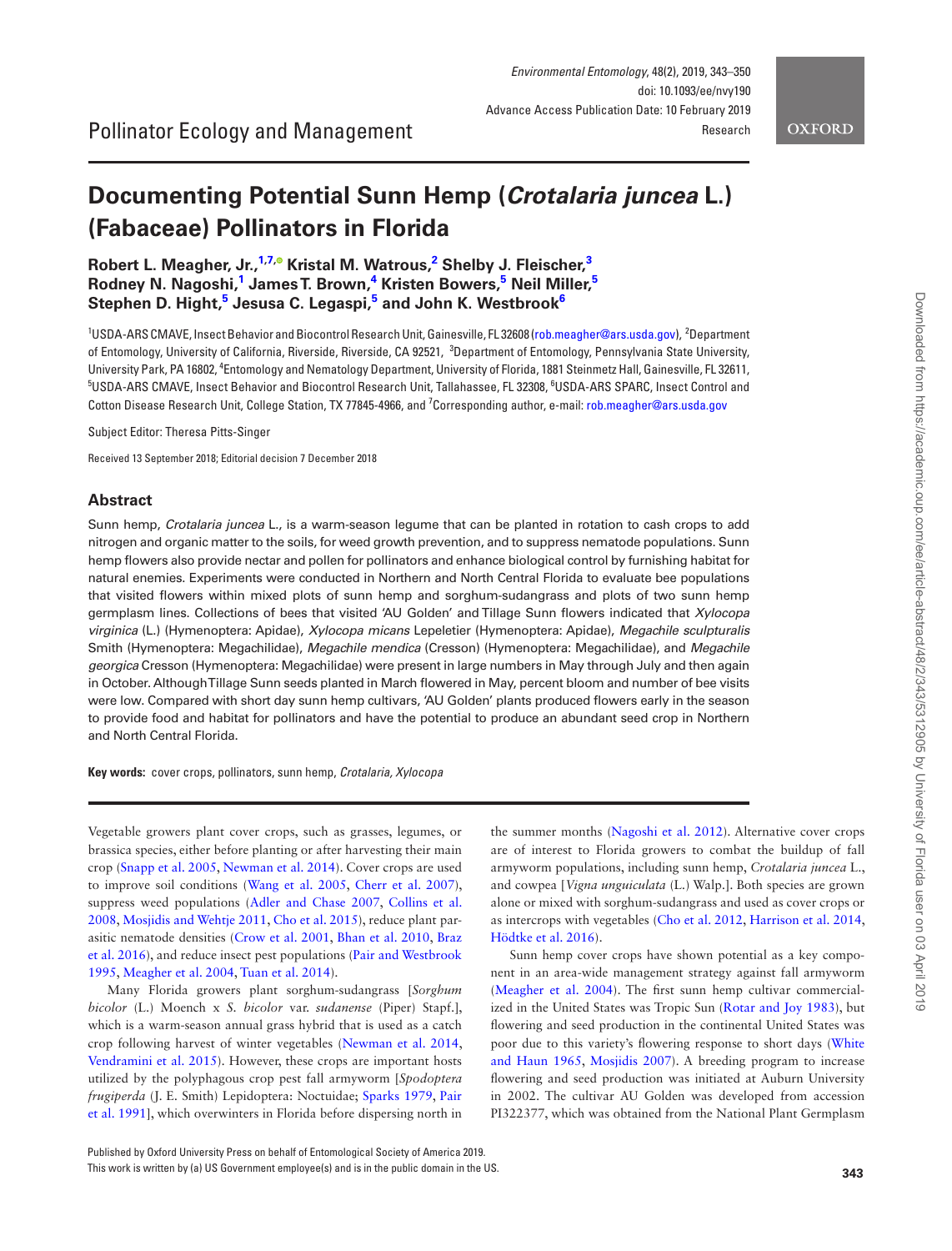System [\(Mosjidis 2014\)](#page-6-15). This new cultivar proved to be an excellent flower and seed pod producer in the Southeastern United States ([Mosjidis 2014](#page-6-15), [Cho et al. 2016](#page-6-16), [Meagher et al. 2017\)](#page-6-17), confirming its compatibility with local environmental conditions. Seed costs suggest that 'AU Golden' is comparable with sunn hemp lines grown in foreign countries and is much less expensive than the standard cultivar Tropic Sun from Hawaii, demonstrating the potential economic viability of early flowering cultivars of sunn hemp as a cover crop alternative in Florida to improve soils in agricultural landscapes ([Meagher et al. 2017](#page-6-17)).

In addition, cover crops can contribute to another ecological service by producing flowers that provide resources for pollinators and food for natural enemies [\(Campbell et al. 2016](#page-6-18)). Studies have shown that early season flowering by cover crops can increase pollinator populations, which promote late season pollination in adjacent cash crops ([Riedinger et al. 2014\)](#page-6-19). Flower density and the diversity of the cover crop plants have an influence on bee visitation and native bee abundance [\(Saunders et al. 2013](#page-7-6), [Ellis and Barbercheck 2015](#page-6-20)).

Our research objectives were to identify which bee species visited sunn hemp flowers and which of those species appeared to actively pollinate the flowers, and determine bee species' visitation levels on sunn hemp throughout the growing season. Previous research to determine which bees pollinated sunn hemp examined only the short-day length cultivar Tropic Sun, which flowered later in the season when most active pollinators were likely not present [\(Cho et al.](#page-6-4) [2015\)](#page-6-4). Our study examines pollinator activity on sunn hemp flowers from May until November.

#### **Materials and Methods**

#### Visitations to Sunn Hemp Flowers

We determined which bees were visiting sunn hemp flowers in 2015 and 2016. The 2015 data were collected within plots conducted at Citra, FL (29.41, −82.17) to determine flowering and seed production of a commercial sunn hemp cultivar (detailed in [Meagher et al.](#page-6-17) [2017](#page-6-17) and summarized here). 'AU Golden', purchased April 2015 from Petcher Seeds, Fruitdale, AL, was planted at two seed densities and was planted with or without the addition of sorghum-sudangrass to obtain more plant biomass per area with the same amount of sunn hemp seed. Plots were planted on 27 April, 26 June, and 26 August [\(Meagher et al. 2017\)](#page-6-17), although only the plots planted on 26 June were sampled for bee visitations. The randomized complete block experimental design contained three blocks and four treatments: sunn hemp monocultures at 11.2 kg/ha (SH11), at 44.8 kg/ha (SH44), and bicultures of 11.2 kg/ha sunn hemp plus sorghum-sudangrass at 22.4 kg/ha (SH11SSG), and 44.8 kg/ha sunn hemp plus sorghum-sudangrass at 22.4 kg/ha (SH44SSG). Each plot measured 7.6 × 33.8 m, with 0.3 m between plots. Sunn hemp seed was mixed with a cowpea-type *Rhizobium* inoculant (N-Dure, Verdesian Life Sciences, Cary, NC) before planting and was broadcast by hand and then covered by a roller.

Observations of flower visitations by bees and wasps were made on 26 July (morning) and 27 July (afternoon), 11 September (morning) and 14 September (afternoon), and 24 September (afternoon) and 25 September (morning). In each treatment plot, a 1-m section was marked out using a large ruler and after 1 min, the flowers were observed for 2 min for visiting Hymenoptera that contacted the flowers. Counts of visiting Hymenoptera were made 3 times in each treatment block, for a total of nine observations per treatment. If the species identity of a Hymenoptera visitor was unknown, the insect was collected and later identified.

In a second study in 2016, two lines of sunn hemp were planted on three different dates to ensure that flowers would be available to insect pollinators throughout the growing season. 'AU Golden' (purchased April 2015 from Petcher Seeds, Fruitdale, AL) and Tillage Sunn (purchased March 2014 from Hancock Seed Co., Dade City, FL) were planted at the USDA-ARS Tallahassee Laboratory in Leon Co., FL (30.47, −84.17). Each treatment had four replicates (date x line) for a total of 24 plots. Each plot was 7.6 m per side, with a 2.1-m buffer between plots. The experimental field was prepared with a field cultivator and a preemergent herbicide, pendimethalin (Prowl), was applied at 2.24 kg/ha with a backpack sprayer on 7 March 2016. Mechanical weed control and hand weeding were used in the plots postemergence. Sunn hemp seeds were broadcast at 13.45 kg/ha, raked in, and irrigated with tripod stand sprinklers until germination. The first planting date was 11 March, followed by 28 April and 27 July. The 11 March and 28 April plots were ratooned using hedge trimmers to a height of 55 cm, on 15 June to promote reflowering.

Plots were checked weekly and observed each sample date at 1000 and 1400 h. All plots with over 20% flowering were sampled. Plots were visually divided into four equal quadrats  $(3.8 \text{ m}^2)$ . Two people spent 5 min looking at a randomly chosen quadrat per plot and recorded the number and species of pollinator visits to sunn hemp during that time. A pollinator visit was counted if the insect landed on the flower and either entered the flower or could be seen on the keel moving the flower. Species within a genus were grouped when visual species identification of bee visitors during flower census was difficult to obtain due to the insects' small size, similar appearance, and/or disappearance after the 5-min observation period before they could be collected. Insects which landed and moved to the calyx were not counted as pollination visits as they were not likely contacting the reproductive structures of the flower. Novel insect species were captured and later identified. Additionally, percent bloom (number of plants blooming divided by number of plants) per plot was measured. Plots were sampled from 13 May until 18 November, except during inclement weather such as rain or winds above 16 km/h. Plants were killed by the first frost on 21 November.

#### **Statistics**

All analyses were conducted using SAS (SAS 9.4, [SAS Institute](#page-6-21) [2012\)](#page-6-21). Kruskal–Wallis one-way analysis of variance tests (PROC NPAR1WAY WILCOXON DSCF) was used to compare visits with 'AU Golden' flowers in 2015 among sampling dates, morning and afternoon sampling, and seeding treatments. For the 2016 flower visit experiment, Pearson correlation analysis (PROC CORR) was used to determine whether bee visits were related to percent bloom. Kruskal–Wallis analyses (PROC NPAR1WAY WILCOXON DSCF) was used to compare the mean number of bee visits of eight different pollinator species during the morning and afternoon for 'AU Golden' and Tillage Sunn flowers, the mean number of visits between the sunn hemp lines, and visits among the three different planting dates (11 March, 28 April, and 27 July).

#### **Results**

## Visitations to Sunn Hemp

Hymenoptera that visited flowers were counted among sunn hemp plantings during the mornings and afternoons in late August, mid-September, and late September in plots planted on 26 June 2015. *Xylocopa micans* Lepeletier, *Xylocopa virginica* (L.), and *Apis mellifera* (L.) (Apidae) were the most numerous visitors to flowers.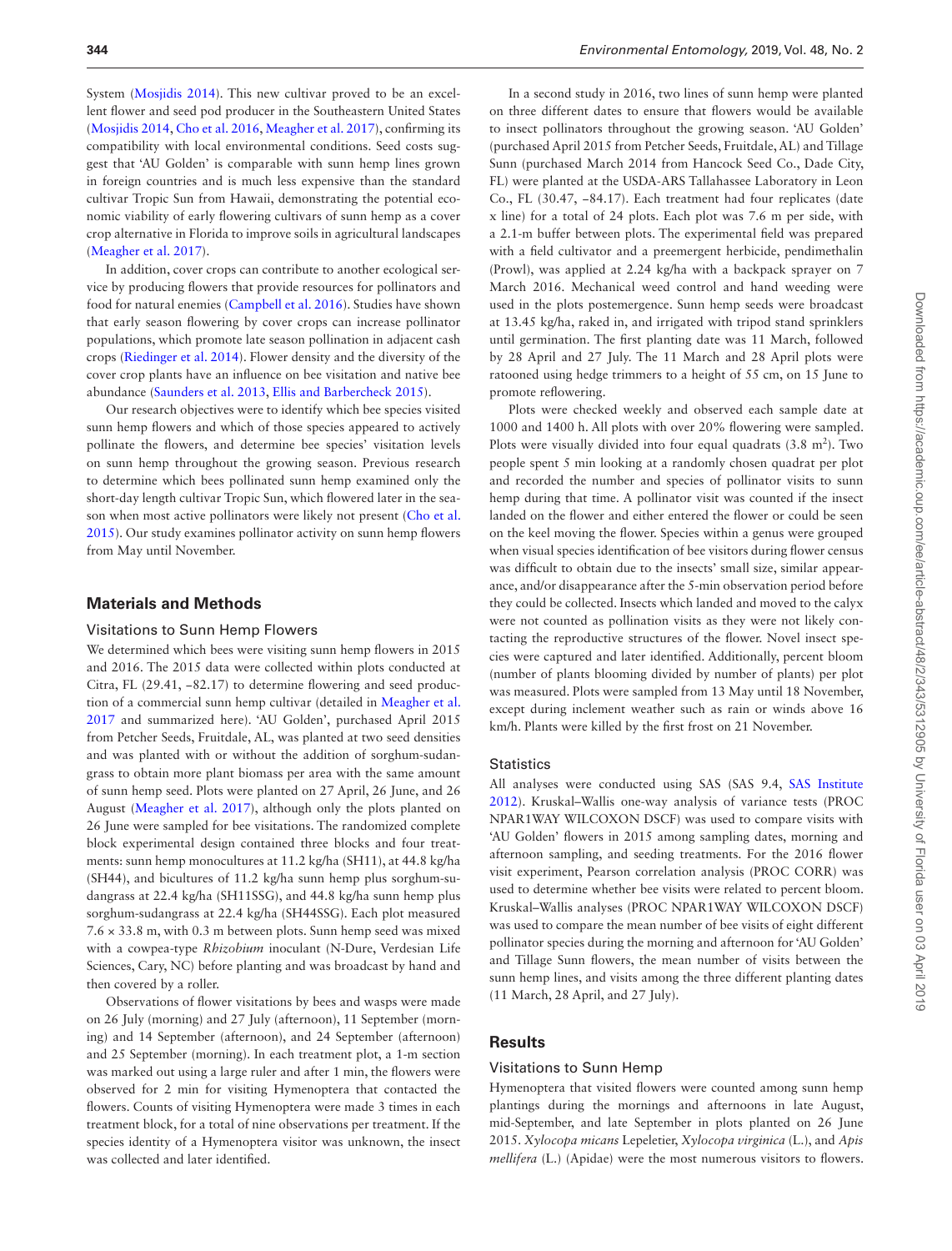| Source    | Xylocopa spp.                         | Species                               | Total                                 |  |  |  |  |
|-----------|---------------------------------------|---------------------------------------|---------------------------------------|--|--|--|--|
|           | Apis mellifera                        |                                       |                                       |  |  |  |  |
| 26 Aug.   | 1.2(0.5)                              | 0(0) b                                | 1.4 $(0.5)$ b                         |  |  |  |  |
| 11 Sept.  | 1.2(0.5)                              | $2.8(0.8)$ a                          | 4.1 $(1.0)$ a                         |  |  |  |  |
| 24 Sept.  | 0.2(0.2)                              | 0.1(0.09) b                           | $0.5(0.2)$ b                          |  |  |  |  |
|           | $\chi^2$ = 5.34, df = 2, P = 0.0693   | $\chi^2$ = 22.69, df = 2, P < 0.001   | $\chi^2$ = 15.24, df = 2, P = 0.0005  |  |  |  |  |
| Morning   | 0.6(0.3)                              | $1.9(0.6)$ a                          | 2.6(0.7)                              |  |  |  |  |
| Afternoon | 1.1(0.4)                              | $0.1(0.08)$ b                         | 1.4(0.4)                              |  |  |  |  |
|           | $\chi^2$ = 1.4, df = 1, P = 0.2372    | $\chi^2$ = 9.2, df = 1, P = 0.0024    | $\chi^2$ = 0.92, df = 1, P = 0.3374   |  |  |  |  |
| SH11      | 1.6(0.7)                              | 1.5(0.9)                              | 3.2(1.3)                              |  |  |  |  |
| SH11SSG   | 0.4(0.2)                              | 1.3(0.8)                              | 1.8(0.7)                              |  |  |  |  |
| SH44      | 0.3(0.3)                              | 0.7(0.4)                              | 1.4(0.5)                              |  |  |  |  |
| SH44SSG   | 1.2(0.5)                              | 0.4(0.2)                              | 1.6(0.5)                              |  |  |  |  |
|           | $\gamma^2$ = 4.48, df = 3, P = 0.2140 | $\gamma^2$ = 0.38, df = 3, P = 0.9443 | $\gamma^2$ = 0.37, df = 3, P = 0.9456 |  |  |  |  |

<span id="page-2-0"></span>**Table 1.** Comparison of the mean number of bee visits (±SE) to flowers of 'AU Golden' plants during the morning and afternoon (*n* = 36) of three different sampling dates (*n* = 24), planted at different seed densities (*n* = 18), Citra, FL 2015

The plots were planted on 26 June; SH = sunn hemp at 11.2 or 44.8 kg/ha, SSG = sorghum-sudangrass at 22.4 kg/ha. *Xylocopa* spp. include both *X*. *virginica* and *X. micans*. Means followed by the same letter within each comparison are not significantly different.

Fewer *Xylocopa* spp. visits were seen in the late September observations, but this difference was not significant ([Table 1](#page-2-0)). Visitations of *Xylocopa* spp. were similar in the mornings and afternoons. More visitations of *A. mellifera* and total Hymenoptera were observed in mid-September (71 d postplanting) than in late August or late September (61 or 90 d postplanting, respectively; [Table 1](#page-2-0)). There were many more *A. mellifera* visitations during mornings than afternoons. The number of bees and wasps visiting flowers was not different among plots planted at a high and low seed density and with or without sorghum-sudangrass added (*P* > 0.05). The overall average was  $2.0 \pm 0.41$  ( $n = 72$ ) visits per 2 min. Other bee and wasp species collected included *Megachile mendica* (Cresson) (Megachilidae), *Campsomeris quadrimaculata* (F.), *Campsomeris plumipes fossulana* (F.), *Scolia nobilitata* (F.) (Scoliidae), *Larra bicolor* (F.) (Crabronidae), and *Polistes major* (Beauvois) (Vespidae).

In 2016, the period between planting date and first bloom for both sunn hemp lines was the same: 63, 43, and 44 d for the first, second, and third plantings, respectively. Warmer weather shortened the length of time from planting to blooming for both lines. For the first planting, 'AU Golden' produced many flowers early ([Fig. 1](#page-3-0)), whereas Tillage Sunn had a short and sparse bloom during the period May–June (maximum bloom at 30%) and did not bloom again until mid-October ([Fig. 2](#page-3-1)). For 14 out of the 22 wk for sunn hemp planted in March, 'AU Golden' plots had at least a mean bloom of 50%. Tillage Sunn did not have any weeks with a mean bloom of 50% or more until the second week of October, when the Tillage Sunn plots bloomed at or above 90% for the last 6 wk of the study. For the second and third planting dates, generally high bloom percentages occurred in September for both sunn hemp lines [\(Figs. 1](#page-3-0) and [2](#page-3-1)). There was a significant correlation between bee visits and percent bloom for each sunn hemp line and planting date (*P* < 0.05), except for 'AU Golden' during the first planting  $(P = 0.1678)$ .

Eight different bee species or species groups were recorded visiting sunn hemp flowers, with 1,879 and 566 visits recorded for 'AU Golden' and Tillage Sunn, respectively. A common species observed in both sunn hemp plots was the carpenter bee *X. virginica*. Other common bee species observed included *X. micans*, *Megachile sculpturalis* Smith, *M. mendica*, and *Megachile georgica* Cresson, *A. mellifera*, *Lasioglossum* sp., *Bombus impatiens*, *Melissodes bimaculata* and *Melissodes communis*. Although wasps and flies were observed crawling over sunn hemp flowers, they did not enter the flowers in a way to initiate pollination and were not counted as flower visitors.

Bee visitation activity throughout the blooming period varied by species [\(Fig. 3](#page-4-0)). In general, there were two active periods, early summer and fall, with a reduced number of visits in late summer. Most species/species groups were observed throughout the blooming period, although at lower numbers in the fall. *Xylocopa micans* and *X. Melissodes* were the most abundant bees in the summer, followed by the introduced *M. sculpturalis*. Both *Xylocopa* species peaked at the end of July. Native leafcutting bees (*Megachile* spp.) and *X. virginica* were the most abundant bee visitors in the fall, but *X. micans* was observed only occasionally in late September and early October. Other pollinator species were seen at higher proportions during the fall than summer. These species included *A. mellifera*, *Megachile* spp., *B. impatiens*, and *Melissodes* spp.

Pollinator activity varied by time of day ([Table 2\)](#page-4-1). Visitations were significantly greater in the afternoon for *X. virginica, B. impatiens*, and total bees; *Xylocopa micans, M. sculpturalis*, *Megachile* spp., *Melissodes* spp., *Lasioglossum* sp., and *A. mellifera* visited sunn hemp flowers equally during the morning and afternoon. Planting date had a significant effect on the number of bee visits for *X. micans, M. sculpturalis*, *Megachile* spp., and *A. mellifera*. The *Xylocopa* and *Megachile* bees were seen in the earlier planted plots, whereas *A. mellifera* was more common in the sunn hemp planted in July ([Table 3](#page-4-2)). 'AU Golden' plants had more *X. micans*, *X. virginica*, *M. sculpturalis*, and total bee visits; *B. impatiens* and *A. mellifera*, although with low numbers, were more commonly seen visiting the Tillage Sunn plants ([Table 4](#page-5-3)).

### **Discussion**

Pollination of the large yellow papilionaceous flowers of *Crotalaria* species occurs when bees land on the flower keel and wing petals and force their tongues into the nectar well at the base of the standard petal [\(Le Roux and Van Wyk 2012\)](#page-6-22). Pollination generally requires large-bodied bees, such as *Xylocopa* spp. and *Megachile* spp. ([Purseglove 1974](#page-6-23), [Gerling et al. 1989,](#page-6-24) [Sarkar 2004](#page-6-25), [Jacobi](#page-6-26) [et al. 2005](#page-6-26), [Brito et al. 2010](#page-6-27), [Halbrendt 2010](#page-6-28), [Amaral-Neto et al.](#page-5-4) [2015](#page-5-4)). We documented two species of *Xylocopa* and three species of *Megachile*, along with several large-bodied wasps, that visited the flowers and appeared to vibrate the flowers. It is curious that we did not detect *Bombus* spp. active near our plots in Citra, although they were observed making pollination visits (not robbing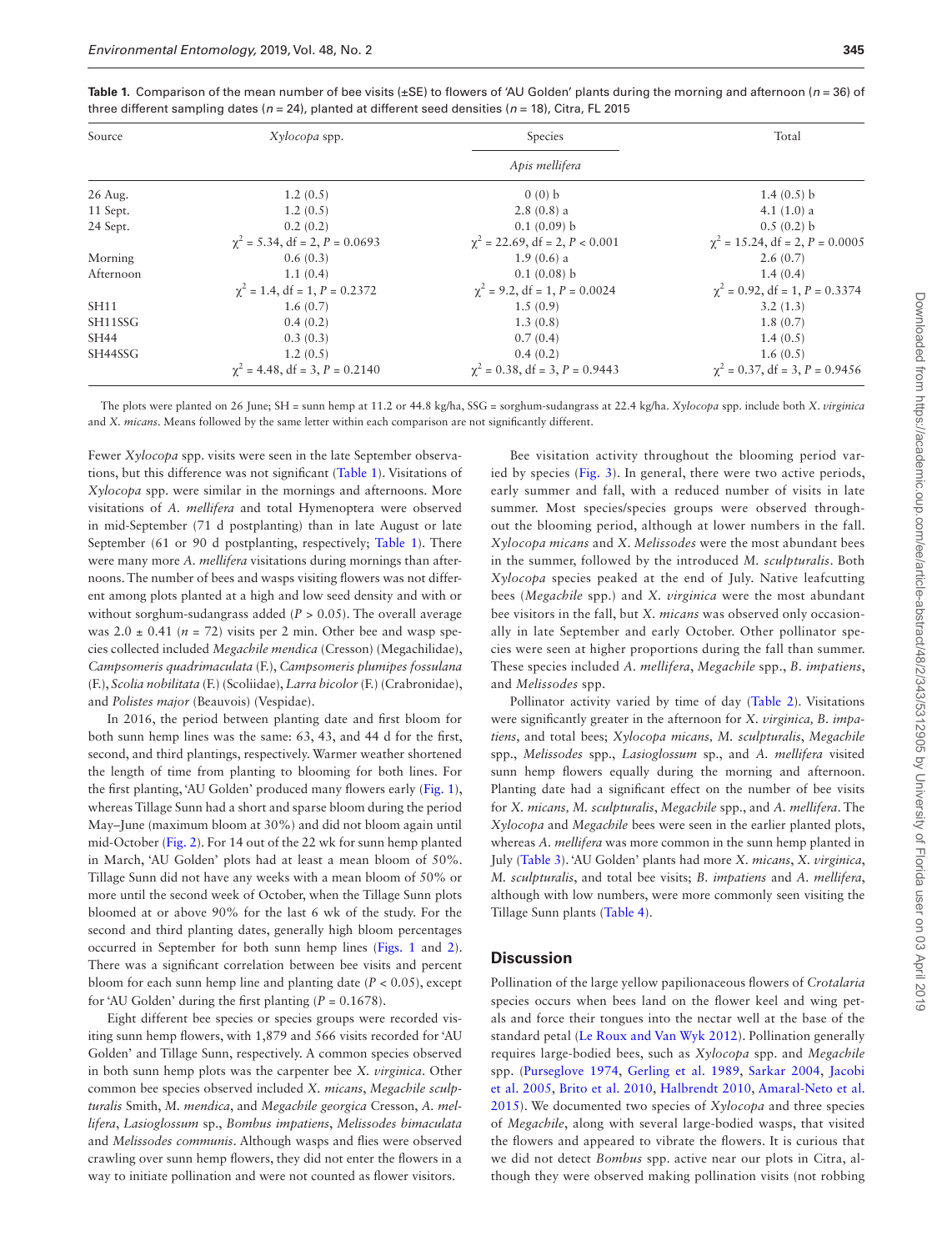

<span id="page-3-0"></span>**Fig. 1.** Mean weekly percent bloom (lines, mean ± SE) of, and bee visits (bars, mean ± SE) to 'AU Golden' flowers by planting date in Tallahassee, Florida. (a) First planting date 11 March 2016; (b) second planting date 28 April 2016; and (c) third planting date 27 July 2016. Means were not transformed. Arrow in (a) and (b) indicates that plants were cut and ratooned. No samples were taken the first week of September or October due to hurricanes.

flowers) in Tallahassee. There are reports from South America that *B. morio* (Swederus) will visit flowers of a sunn hemp relative (*C. vitellina* Ker. Gawl.) [\(Brito et al. 2010\)](#page-6-27). However, these bees may be acting as nectar thieves ([Inouye 1980](#page-6-29)) by chewing into the side of the flowers, bypassing pollination ([Etcheverry et al. 2003](#page-6-30), [Amaral-Neto et al. 2015\)](#page-5-4).

Our most common sunn hemp visitor, *X. virginica*, has a wide geographical range and reaches further north than any other



<span id="page-3-1"></span>**Fig. 2.** Mean weekly percent bloom (lines, mean ± SE) of, and bee visits (bars, mean ± SE) to Tillage Sunn flowers by planting date in Tallahassee, Florida. (a) First planting date 11 March 2016; (b) second planting date 28 April 2016; and (c) third planting date 27 July 2016. Means were not transformed. No samples were taken the first week of September or October due to hurricanes.

*Xylocopa* species ([Skandalis et al. 2011\)](#page-7-7). The northern populations are univoltine ([Balduf 1962](#page-5-5); [Richards and Course 2015](#page-6-31)), but populations in Florida may have more than one generation [\(Howard](#page-6-32) [1892\)](#page-6-32) and are active longer throughout the season ([Hall and Ascher](#page-6-33) [2010,](#page-6-33) [Skandalis et al. 2011](#page-7-7)). This bee has a wide host flower range ([Gerling et al. 1989,](#page-6-24) [Schlueter and Stewart 2015,](#page-7-8) [Riddle and Mizell](#page-6-34) [2016\)](#page-6-34) and was previously collected from sunn hemp in North Central Florida [\(Hall and Ascher 2011\)](#page-6-35). *Xylocopa micans* has a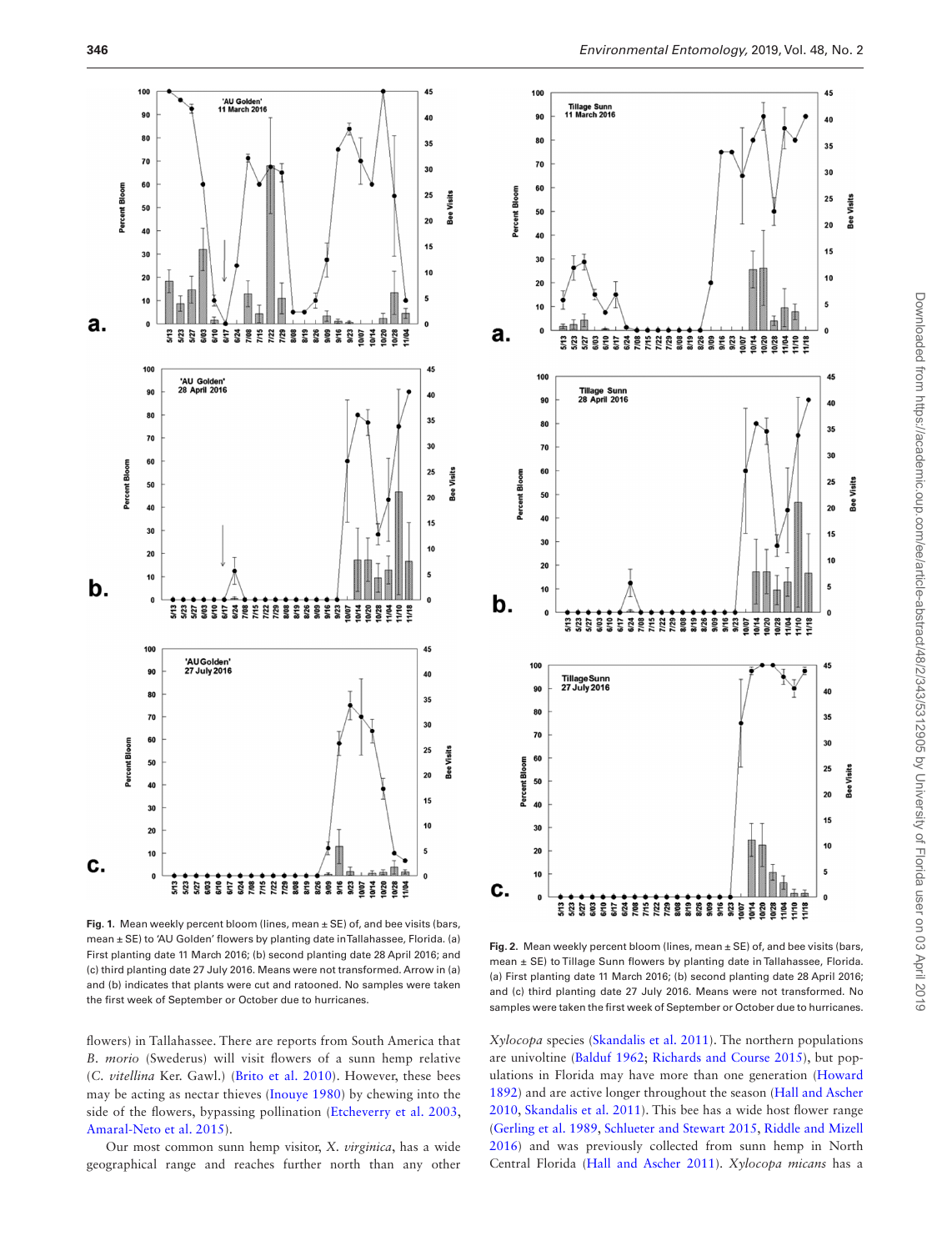

<span id="page-4-0"></span>**Fig. 3.** Total weekly pollination visits to both 'AU Golden' and Tillage Sunn sunn hemp flowers by bee species, Tallahassee, Florida, 2016. A pollinator visit was counted if the insect landed on the flower and either entered the flower or could be seen on the keel moving the flower.

<span id="page-4-1"></span>Table 2. Mean (± SE) number of morning (10:00 am) and afternoon (2:00 pm;  $n = 159$  and 200, respectively) bee visits to two varieties of sunn hemp flowers

| Species                | Morning        | Afternoon     | Kruskal–Wallis (df = $1$ )      |
|------------------------|----------------|---------------|---------------------------------|
| Xylocopa micans        | 1.5(0.45)      | 1.5(0.55)     | $\chi^2$ = 0.79, P = 0.3731     |
| Xylocopa virginica     | 1.7(0.63) b    | $3.7(0.58)$ a | $\gamma^2 = 21.1, P < 0.0001$   |
| Megachile sculpturalis | 0.2(0.06)      | 1.3(0.53)     | $\gamma^2 = 0.5$ , $P = 0.4990$ |
| Megachile spp.         | 1.0(0.29)      | 1.5(0.34)     | $\chi^2 = 1.5$ , $P = 0.2208$   |
| Melissodes spp.        | 0.04(0.03)     | 0.05(0.03)    | $\gamma^2 = 1.2$ , $P = 0.2775$ |
| Bombus impatiens       | $0.17(0.07)$ b | $0.18(0.1)$ a | $\gamma^2 = 3.9, P = 0.0488$    |
| Lasioglossum sp.       | 0.1(0.05)      | 0.2(0.2)      | $\chi^2$ = 0.03, P = 0.8559     |
| Apis mellifera         | 0.3(0.1)       | 0.3(0.1)      | $\chi^2$ = 1.4, P = 0.2344      |
| Total                  | 4.9 $(1.0)$ b  | $8.3(1.0)$ a  | $\gamma^2$ = 9.0, P = 0.0028    |

Bee visits to all three planting dates pooled together for both sunn hemp lines, Tallahassee, Florida, 2016. Means followed by the same letter within species are not significantly different.

<span id="page-4-2"></span>

| Table 3. Comparison of the mean number of visits $(\pm SE)$ by bee species to sunn hemp flowers during three different planting dates |  |  |  |  |  |  |  |
|---------------------------------------------------------------------------------------------------------------------------------------|--|--|--|--|--|--|--|
| $(n = 169, 108,$ and 82, respectively), Tallahassee, FL 2016                                                                          |  |  |  |  |  |  |  |

| Species                |              | <b>Planting Dates</b> |                |                                  |  |  |  |
|------------------------|--------------|-----------------------|----------------|----------------------------------|--|--|--|
|                        | 11 Mar.      | 28 April              | $27$ July      |                                  |  |  |  |
| Xylocopa micans        | $2.3(0.7)$ a | $1.2(0.4)$ a          | 0.3(0.3) b     | $\chi^2 = 8.8, P = 0.0121$       |  |  |  |
| Xylocopa virginica     | 3.4(0.8)     | 2.6(0.6)              | 1.6(0.6)       | $\chi^2$ = 1.4, P = 0.4975       |  |  |  |
| Megachile sculpturalis | $1.5(0.6)$ a | 0.2(0.1) b            | $0.04(0.04)$ b | $\chi^2$ = 12.9, P = 0.0016      |  |  |  |
| Megachile spp.         | 0.9(0.3) b   | $2.2(0.6)$ a          | 0.7(0.3) b     | $\chi^2$ = 7.7, P = 0.0209       |  |  |  |
| Melissodes spp.        | 0.08(0.04)   | 0.03(0.03)            | 0(0)           | $\chi^2$ = 3.5, P = 0.1785       |  |  |  |
| Bombus impatiens       | 0.05(0.03)   | 0.31(0.2)             | 0.27(0.1)      | $\chi^2$ = 5.0, P = 0.0836       |  |  |  |
| Lasioglossum sp.       | 0.2(0.06)    | 0.02(0.02)            | 0.5(0.38)      | $\chi^2$ = 2.8, P = 0.2430       |  |  |  |
| Apis mellifera         | 0.2(0.1) b   | $0.1(0.06)$ b         | $0.7(0.23)$ a  | $\gamma^2 = 10.2$ , $P = 0.0062$ |  |  |  |
| Total                  | 8.5(1.4)     | 6.8(1.0)              | 3.3(0.6)       | $\chi^2$ = 2.7, P = 0.2572       |  |  |  |

Bee visits were pooled for morning and afternoon sample times for both sunn hemp lines. Means followed by the same letter within species are not significantly different.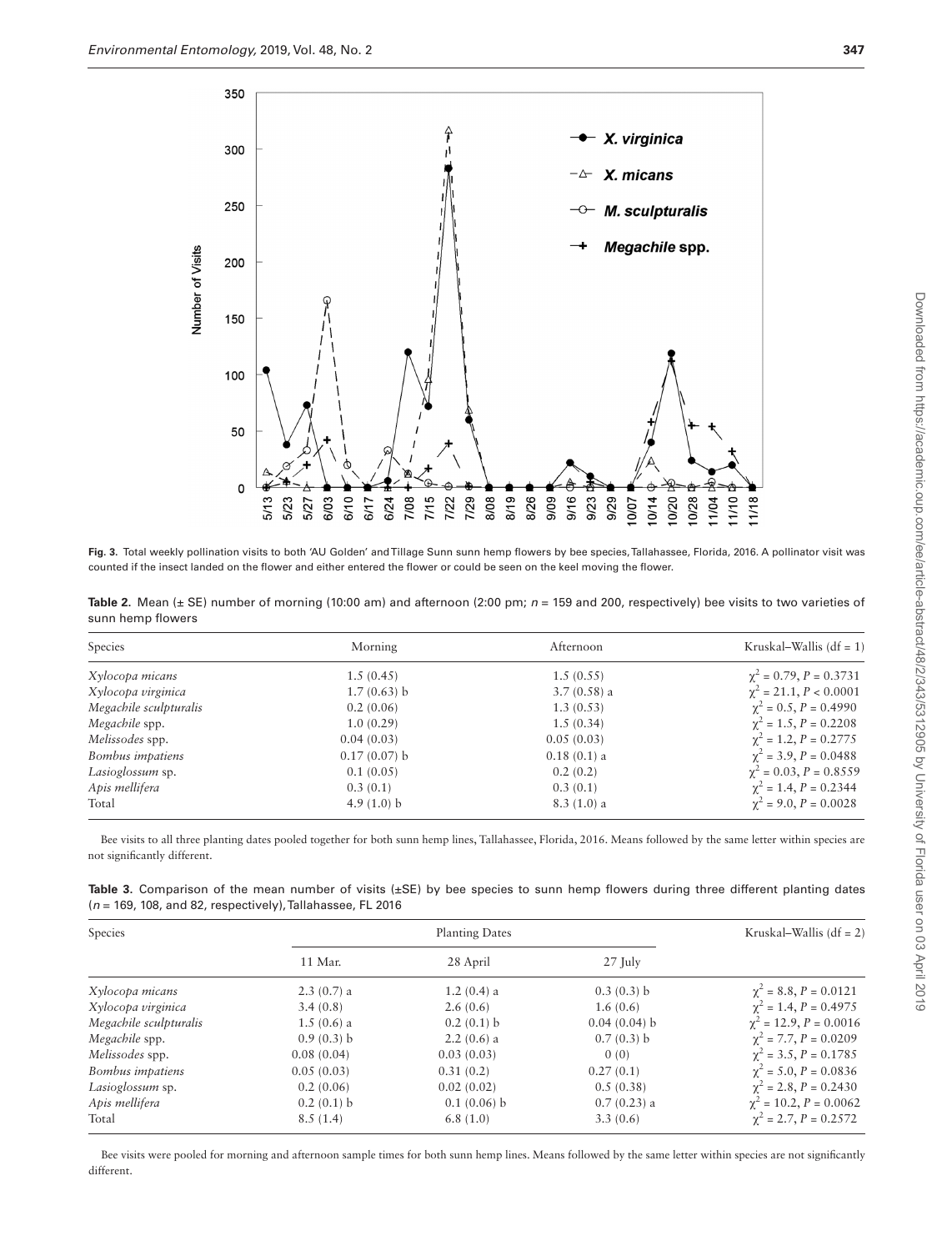| Species                | 'AU Golden'    | Tillage Sunn  | Kruskal–Wallis $(df = 1)$        |  |  |
|------------------------|----------------|---------------|----------------------------------|--|--|
| Xylocopa micans        | $2.5(0.6)$ a   | $0.2(0.2)$ b  | $\chi^2$ = 21.0, P < 0.0001      |  |  |
| Xylocopa virginica     | $3.7(0.7)$ a   | 1.4(0.4) b    | $\chi^2$ = 4.3, P = 0.0391       |  |  |
| Megachile sculpturalis | $1.2(0.5)$ a   | 0.1(0.1) b    | $\gamma^2 = 4.9, P = 0.0273$     |  |  |
| Megachile spp.         | 1.1(0.3)       | 1.4(0.4)      | $\gamma^2 = 0.9$ , $P = 0.3557$  |  |  |
| Melissodes spp.        | 0.04(0.02)     | 0.05(0.4)     | $\gamma^2 = 0.21$ , $P = 0.6410$ |  |  |
| Bombus impatiens       | $0.04(0.02)$ b | $0.4(0.15)$ a | $\chi^2$ = 5.6, P = 0.0178       |  |  |
| Lasioglossum sp.       | 0.1(0.04)      | 0.3(0.2)      | $\chi^2 = 0.3$ , $P = 0.5694$    |  |  |
| Apis mellifera         | $0.2(0.08)$ b  | $0.4(0.1)$ a  | $\gamma^2 = 4.3, P = 0.0381$     |  |  |
| Total                  | $8.8(1.2)$ a   | $3.9(0.6)$ b  | $\gamma^2$ = 5.7, P = 0.0169     |  |  |

<span id="page-5-3"></span>**Table 4.** Comparison of the mean number of visits (±SE) by bee species to flowers of 'AU Golden' (*n* = 213) and Tillage Sunn (*n* = 146) plants, Tallahassee, FL 2016

Means followed by the same letter within species are not significantly different. Bee visits were pooled for all three planting dates and morning and afternoon sample times.

smaller geographic distribution than *X. virginica*, being found from Southeastern Virginia south around the Gulf of Mexico to Texas ([Hurd 1955\)](#page-6-36). As with *X. virginica*, it has been collected in North Central Florida as late in the season as October and November [\(Hall](#page-6-33) [and Ascher 2010](#page-6-33)). Previous research [\(McAuslane et al. 1990\)](#page-6-37) determined that males of this species employ different seasonal mating strategies in the southern United States. During the spring, territories are established around floral resources, whereas later in the fall males form leks around nonresource landmarks, such as small hills. This behavior may explain why *X. micans* was observed less often after August in our flower-rich research plots.

Native to Asia, the giant resin bee, *M. sculpturalis*, was an important fraction of the species composition visiting 'AU Golden' sunn hemp. This species was first collected in North America in North Carolina in 1994 ([Magnum and Brooks 1997\)](#page-6-38). Since that time its range has expanded rapidly, and it now occurs over most of the Eastern United States from Florida north to Canada ([Magnum](#page-6-39) [and Sumner 2003](#page-6-39), [Hall and Ascher 2010](#page-6-33)), and west to Kansas ([Hinojosa-Díaz 2008\)](#page-6-40). [Hall and Avila \(2016\)](#page-6-41) found *M. sculpturalis* to be an effective pollinator of sunn hemp, but warned that mutual enhancement of the bee and plant populations could increase the invasive potential of sunn hemp.

*Apis mellifera* were found in low numbers and do not seem to contribute much to sunn hemp pollination, although managed hives were not near the plots. The nonbee Hymenoptera that where collected, all wasps, are known to visit nectar-bearing plants and drink from flowers to obtain carbohydrates ([Krombein 1952,](#page-6-42) [Meagher](#page-6-43) [and Frank 1998](#page-6-43), [Grissell 2014](#page-6-44), [Landolt et al. 2014\)](#page-6-45). These species do not collect pollen during floral handling and are thus not consistent or reliable pollinators.

In 2014 plots of 'AU Golden', Tillage Sunn, 'Tropic Sun', and an unknown sunn hemp variety from South Africa were planted in Citra in late April and sampled for flowers and seed pods [\(Meagher et al.](#page-6-17) [2017](#page-6-17)). 'Tropic Sun' and the line from South Africa produced only small numbers of flowers by late September. However, 'AU Golden' seed production yielded an average of 671 kg/ha. Tillage Sunn plants, on the other hand, still contained over 80% developing buds with only 6% of the plants containing seed pods by late September. So even though they were planted at the same time, Tillage Sunn plants did not react the same as 'AU Golden' plants under conditions of longer day lengths in the summer. The March 2016 planting of Tillage Sunn allowed plants to flower, but at a low percentage. High percentages of bloom only occurred in October.

'AU Golden' planted in June and sampled for bees in 2015 averaged a yield of only 30.1 kg/ha, far lower than the yield from plots planted in April (295 kg/ha, [Meagher et al. 2017](#page-6-17)). Although bees were present when we sampled these plots in August and September 2015, we probably would have found larger numbers if we would have sampled the April-planted plots earlier in the season. 'AU Golden' can provide substantial numbers of flowers for several species of pollinators across the growing season. The larger numbers of bees visiting 'AU Golden' reflect their abundant and continued flowering throughout the summer, when most bees are active. In both lines of sunn hemp, relatively large bees in the genera *Xylocopa* and *Megachile* appear to be the most common pollinators in Northern and North Central Florida; however, work is continuing to assess pollinator identification and flower visitation. Although both sunn hemp lines successfully flowered and can provide food and habitat for pollinators and beneficial insects [\(LeFéon et al. 2013](#page-6-46)), only the day-neutral 'AU Golden' flowers early enough to produce a seed crop in Northern to North Central Florida.

#### **Acknowledgments**

We thank the staff at the University of Florida Plant Science Research and Education Unit in Citra, FL for planting and management of the sunn hemp plots. Thanks also to Cory Stanley-Stahr (EAG Laboratories) and Steven Pelkey (EAG Laboratories), Rachel Mallinger (University of Florida) for identification of the bee and wasp floral visitors, and to Amy Rowley, John Mass, Marcus Edwards, Stephanie Velez, and Rebecca Rabinowitz (USDA-ARS) for technical support. The use of trade, firm, or corporation names in this publication is for the information and convenience of the reader. Such use does not constitute an official endorsement or approval by the United States Department of Agriculture or the Agricultural Research Service of any product or service to the exclusion of others that may be suitable. This work was supported by the National Institute of Food and Agriculture, U.S. Department of Agriculture, under Agreement No. 2011-67003-30209.

## **References Cited**

- <span id="page-5-0"></span>**Adler, M. J., and C. A. Chase. 2007**. Comparison of the allelopathic potential of leguminous summer cover crops: cowpea, sunn hemp, and velvetbean. HortSci. 42: 289–293.
- <span id="page-5-4"></span>**Amaral-Neto, L. P., C. Westerkamp, and G. A. R. Melo. 2015**. From keel to inverted keel flowers: functional morphology of "upside down" papilionoid flowers and the behavior of their bee visitors. Plant Syst. Evol. 301: 2161–2178.
- <span id="page-5-5"></span>**Balduf, W. V. 1962**. Life of the carpenter bee, *Xylocopa virginica* (Linn.) (Xylocopidae, Hymenoptera). Ann. Entomol. Soc. Am. 55: 263–271.
- <span id="page-5-1"></span>**Bhan, M., R. McSorley, and C. A. Chase. 2010**. Effect of cropping system complexity on plant-parasitic nematodes associated with organically grown vegetables in Florida. Nematropica 40: 53–70.
- <span id="page-5-2"></span>**Braz, G. B. P., R. S. Oliveira, Jr., W. T. Crow, and C. A. Chase. 2016**. Susceptibility of different accessions of *Crotalaria juncea* to *Belonolaimus longicaudatus*. Nematropica 46: 31–37.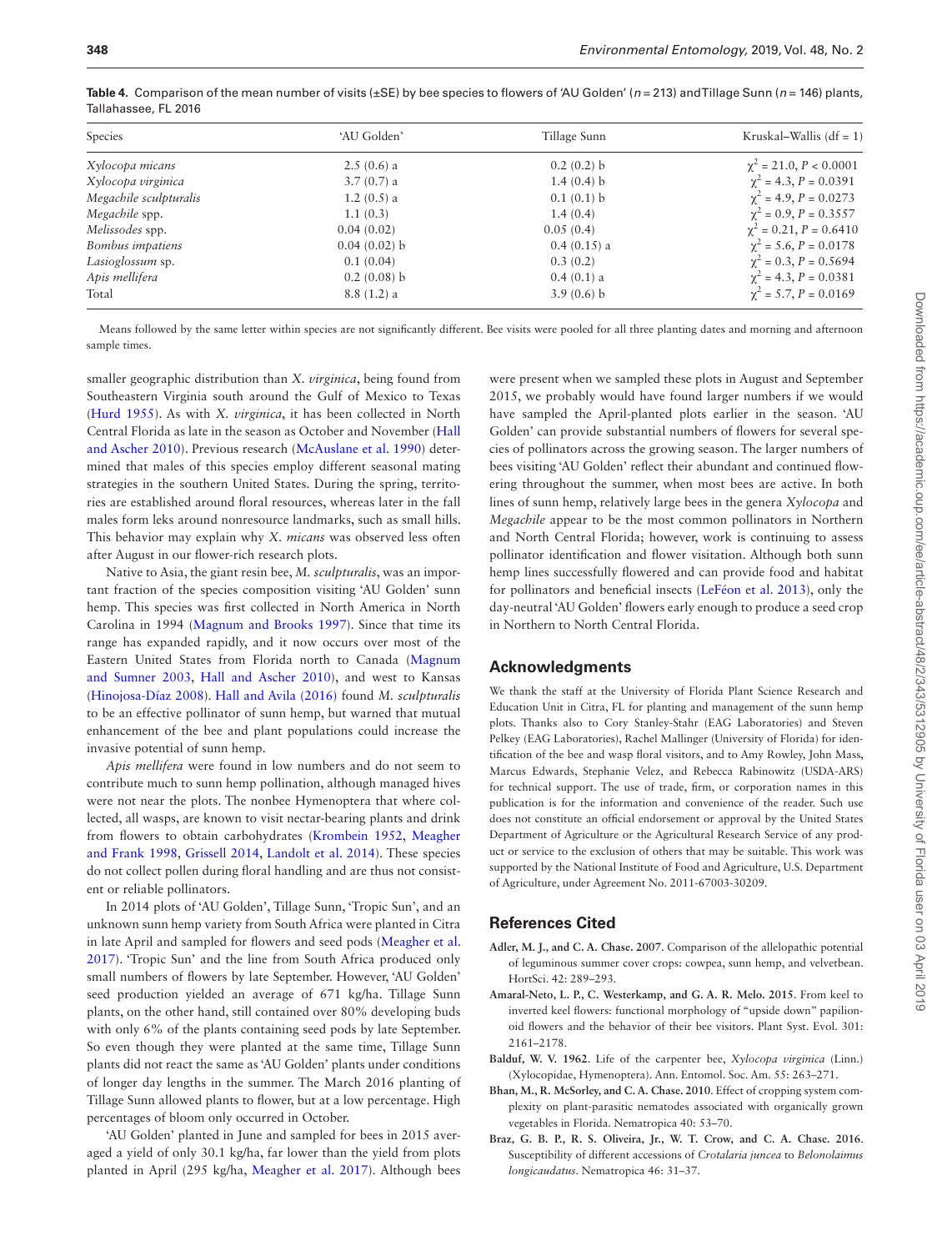- <span id="page-6-27"></span>**Brito, V. L. G., M. Pinheiro, and M. Sazima. 2010**. *Sophora tomentosa* e *Crotalaria vitellina* (Fabaceae): biologia reprodutiva e interações com abelhas na resting de Ubatuba, São Paulo. Biota Neotrop. 10: 185–192.
- <span id="page-6-18"></span>**Campbell, J. W., A. Irvin, H. Irvin, C. Stanley-Stahr, and J. D. Ellis. 2016**. Insect visitors to flowering buckwheat, *Fagopyrum esculentum* (Polygonales: Polygonaceae), in north-central Florida. Florida Entomol. 99: 264–268.
- <span id="page-6-1"></span>**Cherr, C. M., J. M. S. Scholberg, R. McSorley, and O. S. Mbuya. 2007**. Growth and yield of sweet corn following green manure in a warm temperature environment on sandy soil. J. Agron. Crop Sci. 193: 1–9.
- <span id="page-6-10"></span>**Cho, A. H., A. W. Hodges, and C. A. Chase. 2012**. Partial budget analysis of summer fallows for organic nutrient and weed management in Florida. HortTechnol. 22: 258–262.
- <span id="page-6-4"></span>**Cho, A. H., C. A. Chase, D. D. Treadwell, R. L. Koenig, J. B. Morris, and J. P. Morales-Payan. 2015**. Apical dominance and planting density effects on weed suppression by sunn hemp (*Crotalaria juncea* L.). HortScience 50: 263–267.
- <span id="page-6-16"></span>**Cho, A. H., C. A. Chase, R. L. Koenig, D. D. Treadwell, J. Gaskins, J. B. Morris, and J. P. Morales-Payan. 2016**. Phenotypic characterization of 16 accessions of sunn hemp in Florida. Agron. J. 108: 2417–2424.
- <span id="page-6-2"></span>**Collins, A. S., C. A. Chase, W. M. Stall, and C. M. Hutchinson. 2008**. Optimum densities of three leguminous cover crops for suppression of smooth pigweed (*Amaranthus hybridus*). Weed Sci. 56: 753–761.
- <span id="page-6-5"></span>**Crow, W. T., D. P. Weingartner, D. W. Dickson, and R. McSorley. 2001**. Effect of sorghum-sudangrass and velvetbean cover crops on plant-parasitic nematodes associated with potato production in Florida. J. Nematol. 33: 285–288.
- <span id="page-6-20"></span>**Ellis, K. E., and M. E. Barbercheck. 2015**. Management of overwintering cover crops influences floral resources and visitation by native bees. Environ. Entomol. 44: 999–1010.
- <span id="page-6-30"></span>**Etcheverry, A. V., J. J. Protomastro, and C. Westerkamp. 2003**. Delayed autonomous self-pollination in the colonizer *Crotalaria micans* (Fabaceae: Papilionoideae): structure and functional aspects. Plant Syst. Evol. 239: 15–28.
- <span id="page-6-24"></span>**Gerling, D., H. H. W. Velthuis, and A. Hefetz. 1989**. Bionomics of the large carpenter bees of the genus *Xylocopa*. Ann. Rev. Entomol. 34: 163–190.
- <span id="page-6-44"></span>**Grissell, E. E. 2014**. Scoliid wasps of Florida, *Campsomeris*, *Scolia* and *Trielis* spp. (Insecta: Hymenoptera: Scoliidae). University of Florida, IFAS Extension, EENY-409, Gainesville, FL, 9 p.
- <span id="page-6-28"></span>**Halbrendt, J. C. 2010**. Here comes the sunn: A comprehensive analysis of the cover crop sunn hemp (*Crotalaria juncea* L.) and its potential for seed production and weed control in Puerto Rican agricultural systems. MS thesis, University of Puerto Rico, Mayaguez, PR.
- <span id="page-6-33"></span>**Hall, H. G., and J. S. Ascher. 2010**. Surveys of bees (Hymenoptera: Apoidea: Anthophila) in natural areas of Alachua County in north-central Florida. Florida Entomol. 93: 609–629.
- <span id="page-6-35"></span>**Hall, H. G., and J. S. Ascher. 2011**. Surveys of wild bees (Hymenoptera: Apoidea: Anthophila) in organic farms of Alachua county in north-central Florida. Florida Entomol. 94: 539–552.
- <span id="page-6-41"></span>**Hall, H. G., and L. Avila. 2016**. *Megachile sculpturalis*, the giant resin bee, overcomes the blossom structure of sunn hemp (*Crotalaria juncea*) that impedes pollination. J. Melittology 65: 1–11.
- <span id="page-6-11"></span>**Harrison, H. F., Jr., D. M. Jackson, J. A. Thies, R. L. Fery, and J. P. Smith. 2014**. US-1136, US-1137, and US-1138 cowpea lines for cover crop use. HortSci. 49: 364–366.
- <span id="page-6-40"></span>**Hinojosa-Díaz, I. A. 2008**. The giant resin bee making its way west: first record in Kansas (Hymenoptera: Megachilidae). ZooKeys 1: 67–71.
- <span id="page-6-12"></span>**Hödtke, M., D. Lopes de Almeida, and U. Köpke. 2016**. Intercropping of maize and pulses: an evaluation of organic cropping systems. Org. Agric. 6: 1–17.
- <span id="page-6-32"></span>**Howard, L. O. 1892**. Note on the hibernation of carpenter bees. Proc. Entomol. Soc. Washington 2: 331–332.
- <span id="page-6-36"></span>**Hurd, P. D., Jr. 1955**. The carpenter bees of California (Hymenoptera: Apoidea). Bull. California Ins. Surv. 4: 35–72.
- <span id="page-6-29"></span>**Inouye, D. W. 1980**. The terminology of flower larceny. Ecol. 61: 1251–1253.
- <span id="page-6-26"></span>**Jacobi, C. M., M. Ramalho, and M. Silva. 2005**. Pollination biology of the exotic rattleweed *Crotalaria retusa* L. (Fabaceae) in NE Brazil. Biotropica 37: 357–363.
- <span id="page-6-42"></span>**Krombein, K. V. 1952**. Biological and taxonomic observations on the wasps in a coastal area of North Carolina (Hymenoptera: Aculeata). Wasmann J. Biol. 10: 257–341.
- <span id="page-6-45"></span>**Landolt, P. J., D. H. Cha, C. T. Werle, J. J. Adamczyk, R. L. Meagher, R. L. Gilbride, T. S. Clepper, H. C. Reed, P. E. A. Teal, and B. J. Sampson. 2014**. *Polistes* spp. (Hymenoptera: Vespidae) orientation to wine and vinegar. Florida Entomol. 97: 1620–1630.
- <span id="page-6-46"></span>**LeFéon, V., F. Burel, R. Chifflet, M. Henry, A. Ricroch, B. E. Vaissière, and J. Baudry. 2013**. Solitary bee abundance and species richness in dynamic agricultural landscapes. Agric. Ecosyst. Environ. 166: 94–101.
- <span id="page-6-22"></span>**Le Roux, M. M., and B.-E. Van Wyk. 2012**. The systematic value of flower structure in *Crotalaria* and related genera of the tribe Crotalarieae (Fabaceae). Flora 207: 414–426.
- <span id="page-6-38"></span>**Magnum W. A., and R. W. Brooks. 1997**. First records of *Megachile* (*Callomegachile) sculpturalis* Smith (Hymenoptera: Megachilidae) in the continental United States. J. Kansas Entomol. Soc. 70: 146–148.
- <span id="page-6-39"></span>**Magnum, W. A., and S. Sumner. 2003**. A survey of the North American range of *Megachile* (*Callomegachile*) *sculpturalis*, and adventive species in North America. J. Kansas Entomol. Soc.76: 658–662.
- <span id="page-6-37"></span>**McAuslane, H. J., S. B. Vinson, and H. J. Williams. 1990**. Change in mandibular and mesosomal gland contents of male *Xylocopa micans* (Hymenoptera: Anthophoridae) associated with mating system. J. Chem. Ecol. 16: 1877–1885.
- <span id="page-6-43"></span>**Meagher, R. L., Jr., and J. H. Frank. 1998**. *Larra bicolor* (Hymenoptera: Sphecidae: Larrinae) collected in pheromone- and phenylacetaldehyde-baited traps. Florida Entomol. 81: 555–556.
- <span id="page-6-7"></span>**Meagher, R. L., R. N. Nagoshi, C. Stuhl, and E. R. Mitchell. 2004**. Larval development of fall armyworm (Lepidoptera: Noctuidae) on different cover crop plants. Florida Entomol. 87: 454–460.
- <span id="page-6-17"></span>**Meagher, R. L., Jr., R. N. Nagoshi, J. T. Brown, S. J. Fleischer, J. K. Westbrook, and C. A. Chase. 2017**. Flowering of the cover crop sunn hemp, *Crotalaria juncea* L. HortSci. 52: 986–990.
- <span id="page-6-14"></span>**Mosjidis, J. A. 2007**. Breeding of annual and perennial legumes and their utilization as forage and crops. Field Veg. Crops Res. 44: 7–11.
- <span id="page-6-15"></span>**Mosjidis, J. A. 2014**. Sunn hemp cultivars capable of producing seed within the continental United States. United States Patent, US 8,680,369 B2.
- <span id="page-6-3"></span>**Mosjidis, J. A., and G. Wehtje. 2011**. Weed control in sunn hemp and its ability to suppress weed growth. Crop Prot. 30: 70–73.
- <span id="page-6-9"></span>**Nagoshi, R. N., R. L. Meagher, and M. Hay-Roe. 2012**. Inferring the annual migration patterns of fall armyworm (Lepidoptera: Noctuidae) in the United States from mitochondrial haplotypes. Ecol. Evol. 2: 1458–1467.
- <span id="page-6-0"></span>**Newman, Y. C., D. L. Wright, C. Mackowiak, J. M. S. Scholberg, C. M. Cherr, and C. G. Chambliss. 2014**. Cover crops. University of Florida, IFAS, Florida Coop. Ext. Serv. SS-AGR-66, Gainesville, FL.
- <span id="page-6-6"></span>**Pair, S. D., and J. K. Westbrook. 1995**. Agro-ecological and climatological factors potentially influencing armyworm populations and their movement in the southeastern United States. Southwestern Entomol. 18: 101–118.
- <span id="page-6-8"></span>**Pair, S. D., J. R. Raulston, J. K. Westbrook, W. W. Wolf, and S. D. Adams. 1991**. Fall armyworm (Lepidoptera: Noctuidae) outbreak originating in the Lower Rio Grande Valley, 1989. Florida Entomol. 74: 200–213.
- <span id="page-6-23"></span>**Purseglove, J. W. 1974**. Tropical crops, Vol. 1–2. Longman Group Ltd., London, UK.
- <span id="page-6-31"></span>**Richards, M. H., and C. Course. 2015**. Ergonomic skew and reproductive queuing based on social and seasonal variation in foraging activity of eastern carpenter bees (*Xylocopa virginica*). Canadian J. Zool. 93: 615–625.
- <span id="page-6-34"></span>**Riddle, T. C., and R. F. Mizell, III**. **2016**. Use of crape myrtle, *Lagerstroemia* (Myrtales: Lythraceae), cultivars as a pollen source by native and non-native bees (Hymenoptera: Apidae) in Quincy, Florida. Florida Entomol. 99: 38–46.
- <span id="page-6-19"></span>**Riedinger, V., M. Renner, M. Rundlöf, I. Steffan-Dewenter, and A. Holzschuh. 2014**. Early mass-flowering crops mitigate pollinator dilution in late-flowering crops. Landscape Ecol. 29: 425–435.
- <span id="page-6-13"></span>**Rotar, P. R., and R. J. Joy. 1983**. 'Tropic Sun' sunn hemp *Crotalaria juncea* L. Hawaii Institute of Tropical Agriculture and Human Resources, University of Hawaii at Manoa, Honolulu, Hawaii, United States. 7 pp. Research Extension Series 036. <http://www.ctahr.hawaii.edu/oc/freepubs/pdf/RES-036.pdf>
- <span id="page-6-21"></span>**Sarkar, S. K. 2004**. Comparative pollinating activities of different pollinators in sunnhemp (*Crotalaria juncea* L.). New Agric. 15: 93–96.
- <span id="page-6-25"></span>**SAS Institute**. **2012**. SAS for Windows, 9.4.